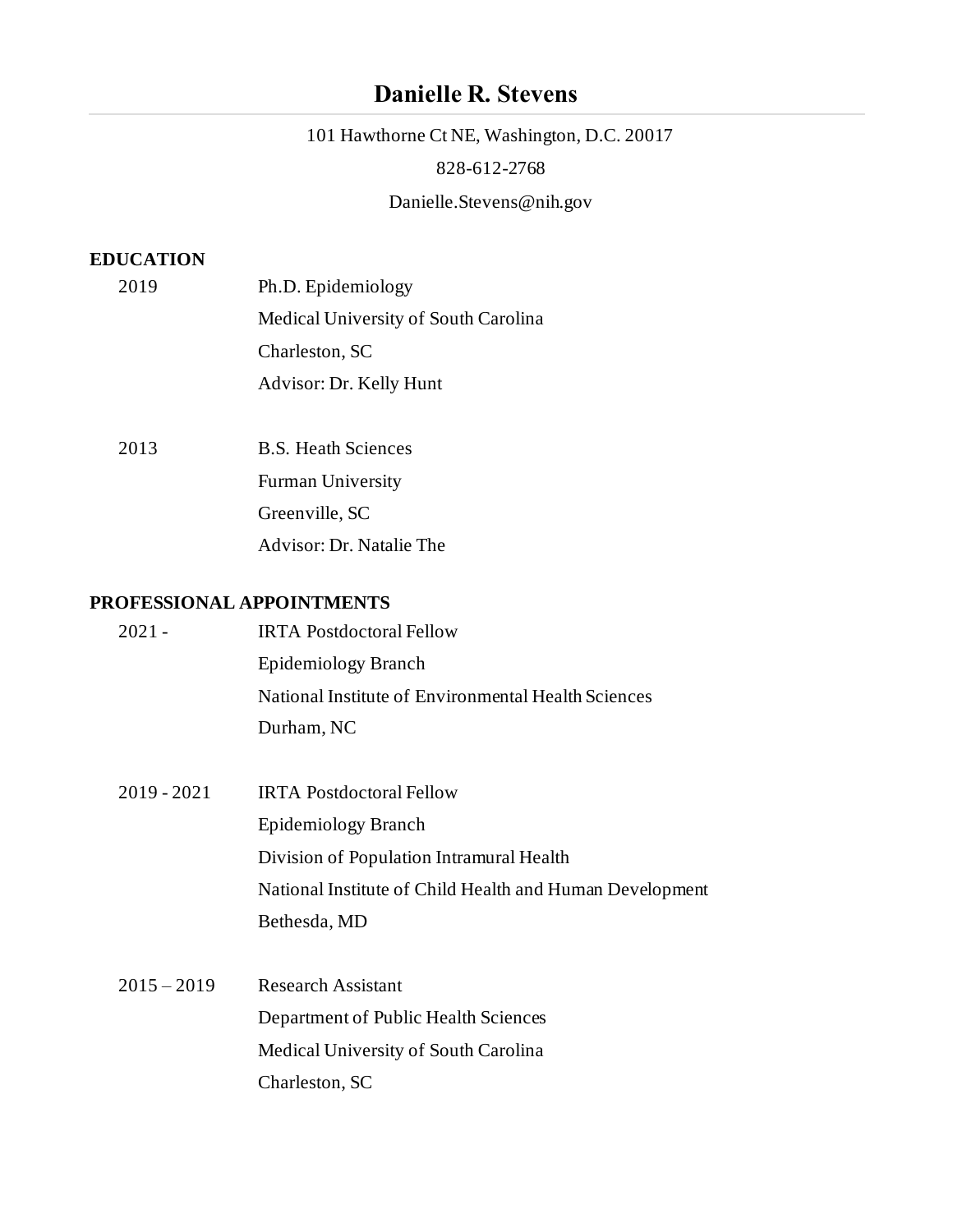2013 – 2015 Research Assistant Livewell Greenville Furman University Greenville, SC

## **RESEARCH SUPPORT**

#### *Ongoing Support*

No Grant Number Stevens (PI) Nov 2020 – Nov 2021 Office of Dietary Supplements  *Maternal prenatal fatty acid supplementation and offspring immune dysregulation*  Amount: \$100,000 Role: Principal Investigator

## *Completed Support*

 *Prenatal and Early Life Exposures and Subsequent Cardiometabolic Risk*  Role: Trainee UL1 TR001450, TL1 TR001451 Halushka (PI) Oct 2016 – July 2018 National Center for Advancing Translational Sciences

No Grant Number Pathways to Practice Scholars for Region IV Public Health Training Program  *Associations between Pregnancy Intention and Maternal and Infant Health*  Amount: \$3,500 Role: Trainee July  $2018$  – Sept 2018

No Grant Number Medical University of South Carolina Centers for Global Health  *Impact evaluation of an HIV self-testing kit intervention trial, Kenya*  Amount: \$2,000 Role: Trainee  $Mar 2015 - Aug 2015$ 

## **PUBLICATIONS**

## *[Peer reviewed publications –](https://www.ncbi.nlm.nih.gov/myncbi/1zEFdPzNmzhAv/bibliography/public/) published*

- 1. Rohn MCH, **Stevens DR**, Kanner J, Nobles C, Chen Z, Grantz KL, Sherman S, Grobman W, Kumar R, Biggio J, Mendola P. Asthma Medication Regimens in Pregnancy – Longitudinal Changes in Symptoms, Lung Function and Inflammation. 2021 Mar. *Am J Perinatol*
- 2. Kanner J, Pollack AZ, Ranasinghe S, **Stevens DR**, Nobles C, Rohn MCH, Sherman S, Mendola P. Chronic Exposure to Air Pollution and Risk of Mental Health Disorders Complicating Pregnancy. 2021 Feb. *Environ Res*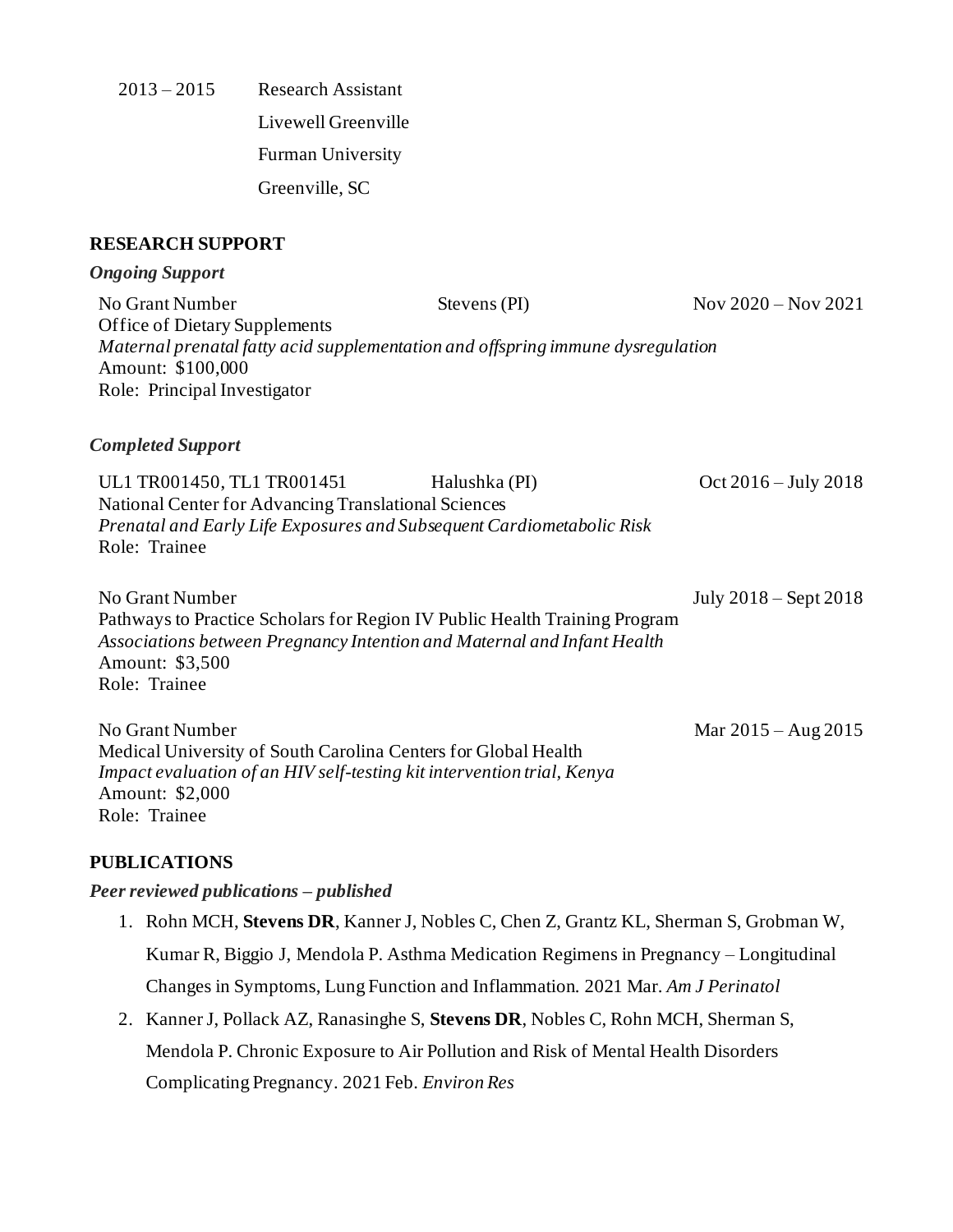- 3. **Stevens DR**, Grobman W, Kumar R, Lipsky L, Hinkle S, Chen Z, Williams A, Rohn M, Kanner J, Sherman S, Mendola P. Gestational and Postpartum Weight Trajectories among Women With and Without Asthma. 2020 Nov. *Am J Epidemiology*
- 4. **Stevens DR**, Neelon B, Roberts JR, Taylor SN, Newman RB, Vena JE, Hunt KJ. Mediation of the Association between Maternal Pre-pregnancy Overweight/Obesity and Childhood Overweight/Obesity by Birth Anthropometry. 2020 Feb. *J Dev Orig Health Dis*
- 5. **Stevens DR**, Taylor SN, Roberts JR, Neelon B, Newman RB, Vena JE, Hunt KJ. Breastfeeding Initiation as Related to the Interaction of Race/Ethnicity and Maternal Diabetes. 2019 July . *Breastfeed Med*
- 6. Hunt KJ, Jenkins AJ, Fu D, **Stevens D**, Ma JX, Klein RL, Azar M4, Zhang SX, Lopes-Virella MF, Lyons TJ, VADT Investigators. Serum Pigment Epithelium-Derived Factor: Relationships with Cardiovascular Events, Renal Dysfunction, and Mortality in the Veterans Affairs Diabetes Trial (VADT) Cohort. 2019 July. *J Diabetes Complications*
- 7. Vrana-Diaz CJ, **Stevens DR**, Ndeche E, Korte JE. HIV Self-testing Knowledge and Attitudes at Sports-based HIV Prevention Tournaments in Nairobi, Kenya. 2019 June. *J HIV AIDS Soc Serv*
- 8. Gichangi A, Wambua J, Mutwiwa S, Njogu R, Bazant E, Wamicwe J, Wafula R, Vrana C, **Stevens D,** Mudany M, Korte J. Impact of HIV Self-Test Distribution to Male Partners of ANC Clients: Results of a Randomized Controlled Trial in Kenya. 2018 Dec. *J Acquir Immune Defic Syndr*
- 9. **Stevens DR**, Malek AM, Laggis C, Hunt KJ. In Utero Exposure to Tobacco Smoke, Subsequent Cardiometabolic Risks, and Metabolic Syndrome Among U.S. Adolescents. 2018 Sep. *Ann Epidemiol*
- 10. **Stevens DR**, Vrana CJ, Dlin RE, Korte JE. A Global Review of HIV Self-testing: Themes and Implications. 2018 Feb. *AIDS Behav*
- 11. Baker NL, Hunt KJ, **Stevens DR**, Jarai G, Rosen GD, Klein RL, Virella G, Lopes-Virella MF, DCCT/EDIC Research Group. Association Between Inflammatory Markers and Progression to Kidney Dysfunction: Examining Different Assessment Windows in Patients With Type 1 Diabetes. 2018 Jan. *Diabetes Care*

## *Non-referred publications – published*

 1. Gichangi A, Korte JE, Wambua J, Vrana C, **Stevens D**. (2017). Increasing Male Partner HIV Testing Using Self-test Kits in Kenya, 3ie Impact Evaluation Report 62. New Delhi: International Initiative for Impact Evaluation (3ie)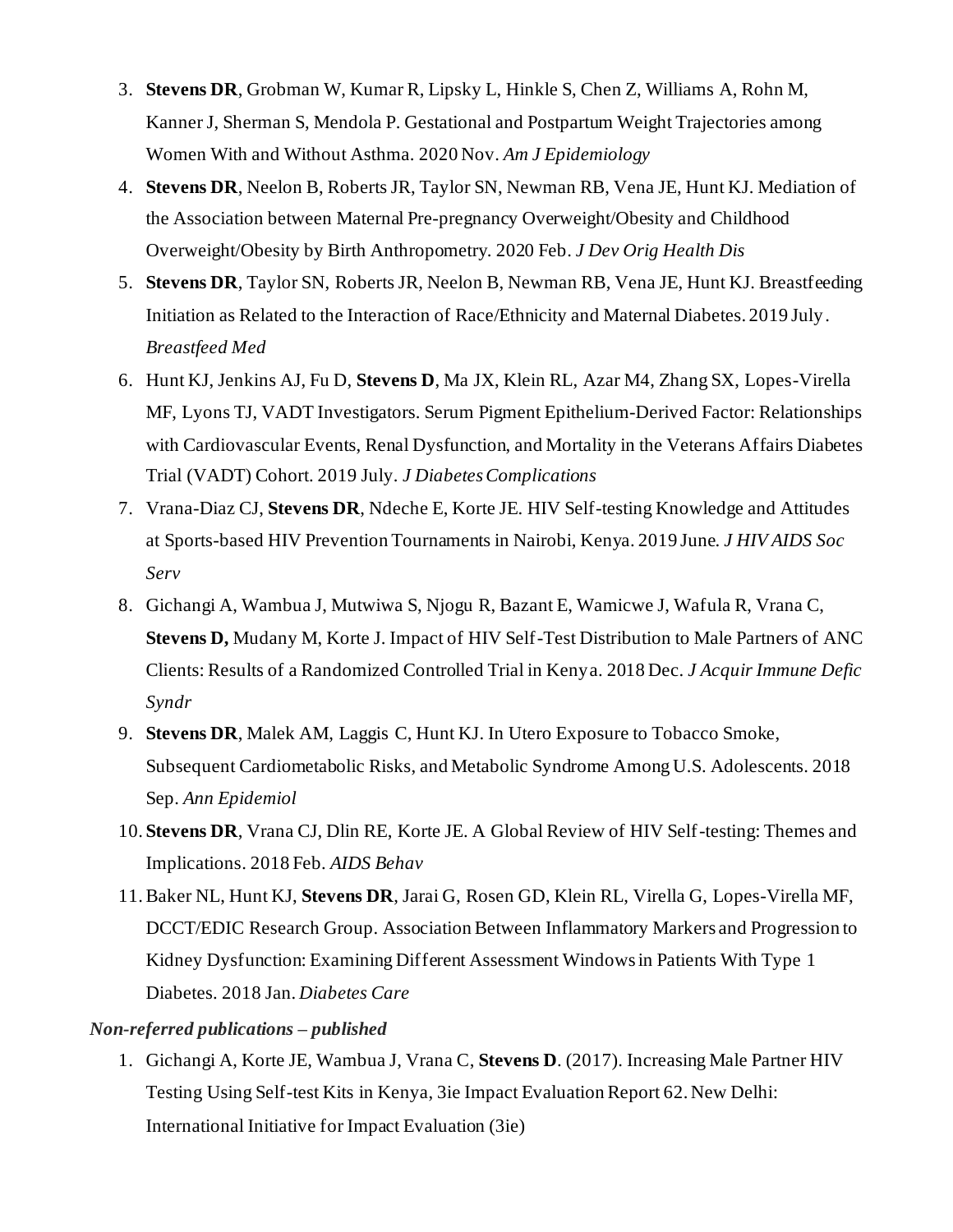## *Peer reviewed publications – under review or in progress*

- 1. **Stevens DR**, Perkins N, Chen Z, Kumar R, Grobman W, Subramaniam A, Biggio J, Grantz K, Sherman S, Rohn MCH, Mendola P. Determining the Clinical Course of Asthma During Pregnancy. *JACI: In Practice*. [Under review]
- 2. **Stevens DR**, Rohn MCH, Hinkle S, Williams A, Kumar R, Grobman W, Lipsky LM, Sherman S, Kanner J, Chen Z, Mendola P. Maternal Body Composition and Gestational Weight Gain in Relation to Asthma Control During Pregnancy. *Int J Obes.* [Under review]
- 3. Kanner J, **Stevens DR**, Nobles C, Rohn MCH, Ha S, Mannisto T, Ouidir M, Mendola P. Risk of Cardiovascular Events During Labor and Delivery Associated with Acute Ambient  Temperature Changes. *Front of Public Health.* [Under review]
- 4. Newman R, **Stevens DR**, Hunt K, Grobman W, Owen J, Sciscione A, Wapner RJ, Skupski D, Chien ED, Wing DA, Ranzini AC, Porto M, Grantz K. Fetal Growth Biometry as Predictors of Shoulder Dystocia in a Low Risk Obstetrical Population. *Am J Perinatol*. [Under review]
- 5. Ouidir M, Tekola-Ayele F, Canty T, Grantz K, Sciscione A, Tong D, Jones RR, Sundaram R, Williams A, **Stevens DR**, Mendola P. Acute Ambient Air Pollution Exposure and Fetoplacental Doppler Results in the NICHD Fetal Growth Studies – Singleton Cohort. *Environ Res.* [Under Review]
- 6. **Stevens DR**, Yeung E, Williams A, Ouidir M, Grobman W, Kumar R, Rohn MCH, Hinkle S, Lipsky L, Kanner J, Sherman S, Chen Z, Mendola P. Maternal Asthma Associated with Infant Anthropometry. [In progress]
- 7. Mateus J, **Stevens DR**, Grantz KL, Zhang Cuilin, Grewal J, Grobman WA, Owen J, Sciscione AC, Wapner RJ, Skupski D, Chien E, Wing DA, Ranzini AC, Nageotte MP, Albert PS, Newman RB. Fetal Biometry and Maternal Antenatal Factors Predictive of Labor Dystocia - Indicated Primary Cesarean Delivery at Term: NICHD Fetal Growth Studies. [In progress]
- 8. **Stevens DR,** Polinski K, Mendola P, Bell E, Lin T, Bell G, Louis GB, Adeyeye T, Stern J, Yeung E. Infertility treatment associated with childhood asthma and atopy. [In progress]
- 9. **Stevens DR**, Rohn MCH, Mendola P. Periconceptional medication discontinuation in relation to maternal-fetal morbidity. [In progress]

## **SELECTED SCIENTIFIC PRESENTATIONS**

## *Peer reviewed presentations*

 1. **Stevens DR**, Yeung E, Williams A, Hinkle S, Lipsky L, Ouidir M, Kanner J, Sherman S, Rohn MCH, Grobman W, Chen Z, Mendola P. (June 2021) Maternal asthma in relation to infant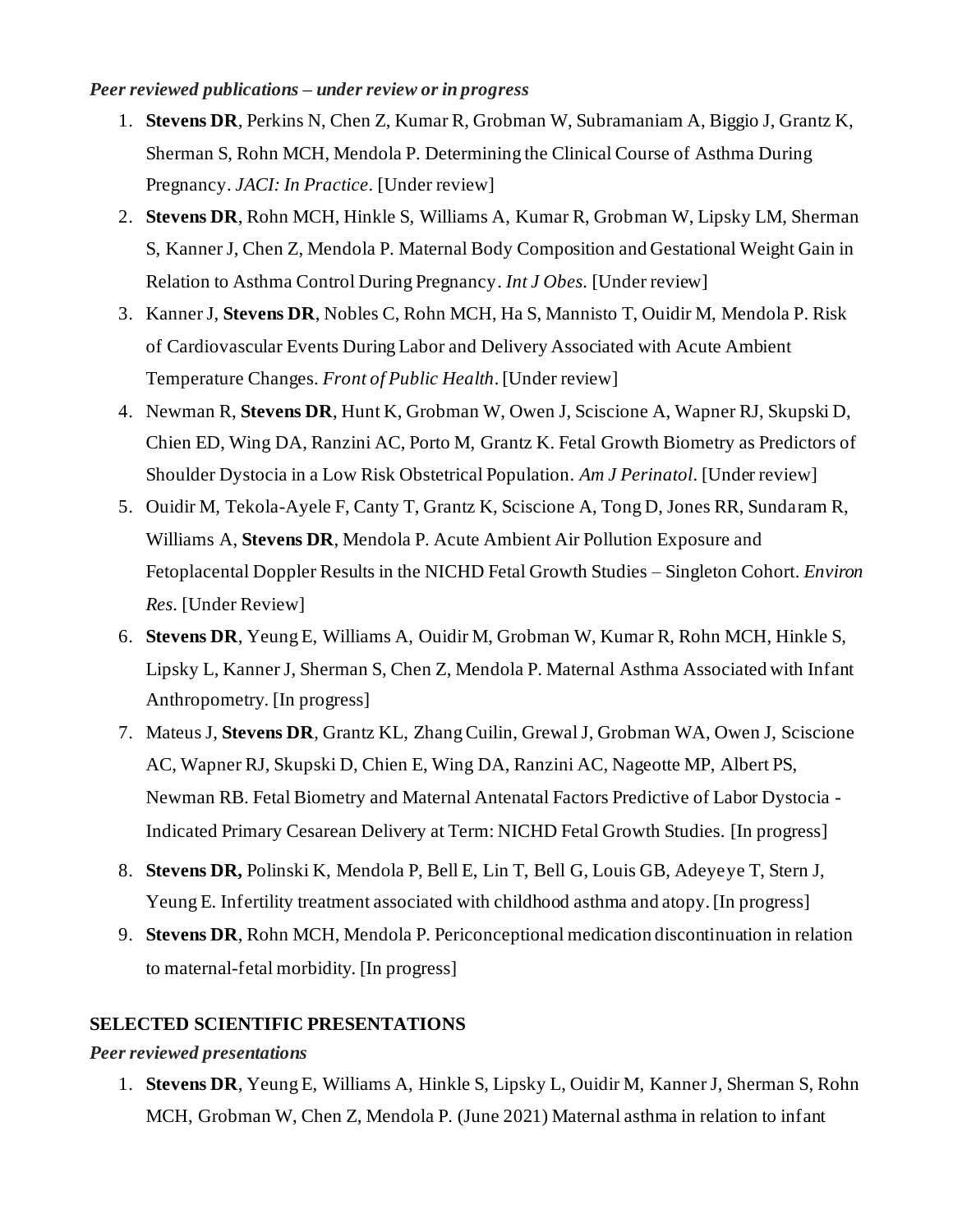adiposity and growth. Speed talk for the Society for Pediatric and Perinatal Epidemiologic Research 33rd Annual Meeting, held virtually

- 2. **Stevens DR**, Perkins N, Chen Z, Kumar R, Grobman W, Subramaniam A, Biggio J, Grantz K, Sherman S, Rohn MCH, Mendola P. (June 2021) Determining the clinical course of asthma in pregnancy. Poster presentation for the Society for Epidemiologic Research 54th Annual Meeting, held virtually
- 3. **Stevens DR**, Grobman W, Kumar R, Lipsky L, Rohn M, Williams A, Kanner J, Sherman S, Chen Z, Mendola P. (December 2020). Gestational and Postpartum Weight Trajectories among Women With and Without Asthma in the Breathe, Wellbeing, Environment, and Lung Function Study. Poster presentation at the Society for Epidemiologic Research 53rd Annual Meeting, held virtually
- 4. **Stevens DR**, Rohn M, Williams A, Kumar R, Grobman W, Kanner J, Lipsky L, Sherman S, Chen Z, Mendola P. (December 2020). *Asthma Control Associated with Anthropometry and Adiposity in the Breathe, Wellbeing, Environment, and Lung Function Study*. Poster presentation at the Society for Pediatric and Perinatal Epidemiologic Research 33rd Annual Meeting, held virtually
- 5. **Stevens DR**, Perkins N, Chen Z, Kumar R, Grobman W, Subramaniam A, Grantz K, Rohn M, Williams A, Sherman S, Mendola P. (September 2020). *Racial disparities in asthma control during pregnancy*. Poster presentation at the American College of Epidemiology 2020 Annual Meeting, held virtually
- 6. **Stevens DR**, Ferguson PL, Commodore A, Cobbs, JR, Vena JE, Hunt KJ. (June 2019). *The Association between a Child's Built Environment, Activity Levels, and Adiposity: A Multi- Racial Cohort of Children*. Poster presentation at the Society for Epidemiologic Research 52nd Annual Meeting, Minneapolis, MN, US
- 7. **Stevens DR**, Richard CL, Davis HT, Hunt KJ. (June 2019). *Associations between Pregnancy Intention and Maternal and Offspring Health: A 2012-2015 South Carolina PRAMS Analysis*. Poster presentation at the Society for Pediatric and Perinatal Epidemiologic Research 32<sup>nd</sup> Annual Meeting & the Society for Epidemiologic Research 52<sup>nd</sup> Annual Meeting, Minneapolis, MN, US
- 8. **Stevens DR**, Newman R, Taylor S, Roberts J, Vena J, Neelon B, Hunt KJ. (June 2018). The Effect of Intrauterine Exposure to Maternal Metabolic Disorders on Offspring Anthropometry in a Predominantly African American Cohort. Oral presentation at the Canadian Society for Epidemiology and Biostatistics National Student Conference, Thunder Bay, Ontario, CA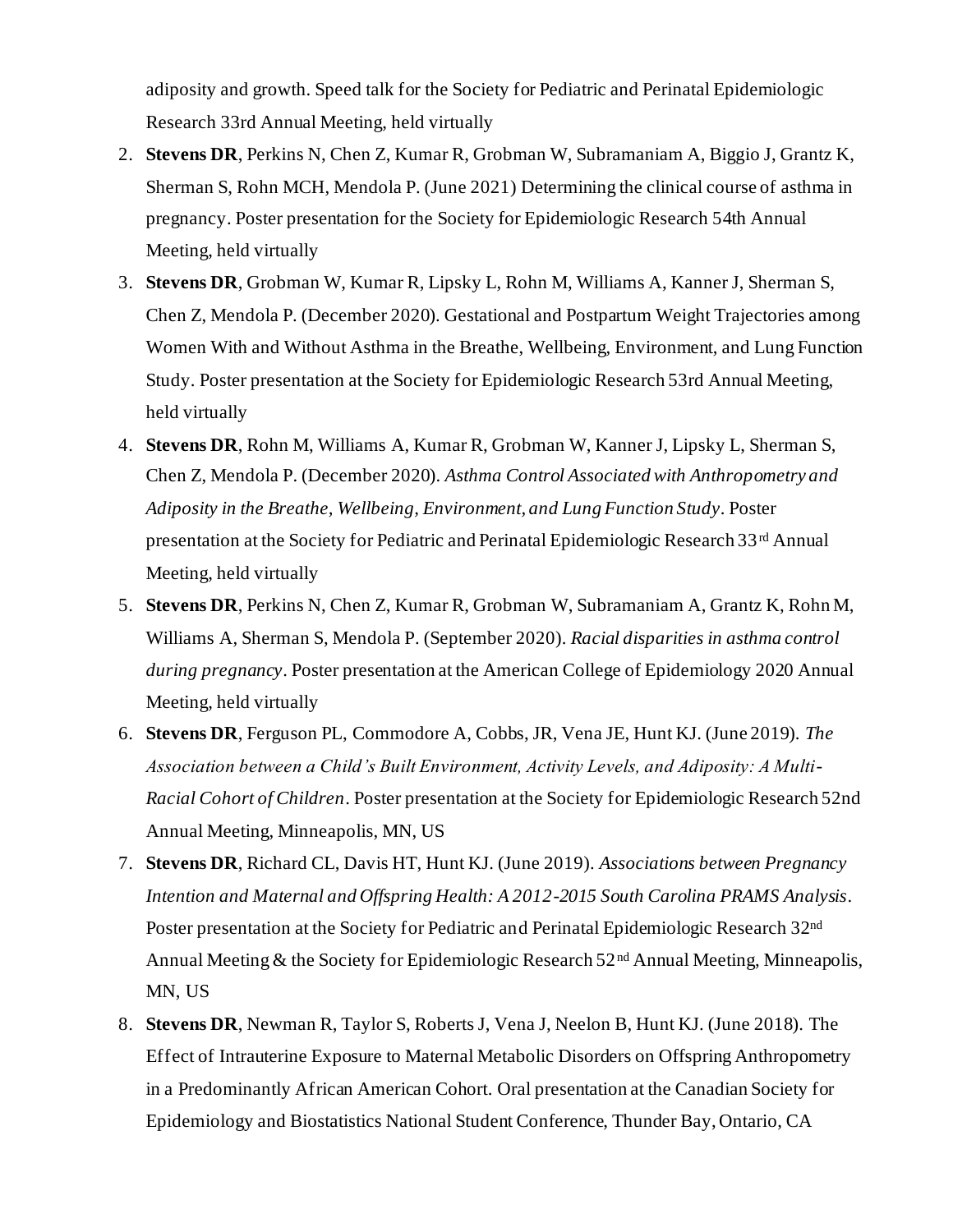- 9. **Stevens DR**, Hunt KJ, Newman R, Monk C, Wapner R, Vena J. (May 2018). *ECHO Originating from the NICHD Fetal Growth Studies*. Poster presentation at Prenatal Programming & Toxicity VI, Faroe Islands
- 10. **Stevens DR**, Hunt KJ. (January 2018). Maternal Cardiometabolic Determinants of Breastfeeding Non-initiation in South Carolina by Maternal Race and Ethnicity. Poster presentation for MUSC Translational Research Day, Charleston, SC, USA
- 11. **Stevens DR**, Malek A, Laggis C, Hunt KJ. (September 2016). *In Utero Exposure to Tobacco Smoke, Subsequent Cardiometabolic Risks and Metabolic Syndrome among U.S. Adolescents.*  Poster presentation for the 22<sup>nd</sup> Annual Diabetes Fall Symposium for Primary Health Care Professionals, Charleston, SC, US
- 12. **Stevens, D,** The, N, Powers, AR, & Fair, ML (July 2015). *Culinary Creations: A community- based support for policy change in the elementary school nutrition environment*. Poster presentation for the Society of Nutrition Education and Behavior Annual Conference, Pittsburgh, PA.

## *Non-referred presentations*

- 1. **Stevens DR**. (March 2019). The Association between Maternal Metabolic Disorders during Pregnancy and Offspring Overweight/Obesity in Childhood. Oral presentation for Johns Hopkins School of Public Health, Baltimore, MD, US
- 2. **Stevens DR**. (February 2019). *Impact of Pregnancy Intention on Maternal and Infant Health*. Oral presentation for South Carolina Pregnancy Risk Assessment Monitoring System Quarterly Webinars, Charleston, SC, US
- 3. **Stevens DR.** (February 2017). *An Epidemiologic Examination of the Developmental Origins of Obesity*. Oral presentation for the MUSC Department of Public Health Sciences Brown Bag Lecture Series, Charleston, SC, US
- 4. **Stevens DR**, Vrana-Diaz CJ, Ndeche E, Korte JK, DeCelles J. (March 2018). *Soccer as a Grassroots Intervention to Tackle HIV/AIDS*. Oral presentation for the MUSC Global Health Week 2018, Charleston, SC, US
- 5. **Stevens DR**, Segars M, Beauclair B, Maxam M, Elam S, Rackley E. (March 2016). *Student Engagement in Global Health*. Oral presentation for the MUSC Global & Public Health Week 2016, Charleston, SC, US
- 6. **Stevens DR**, Vrana-Diaz CJ. (November 2015). *Implementation of an HIV Self-testing Intervention among ANC Patients*. Oral presentation for Medical University of South Carolina, Charleston, SC, US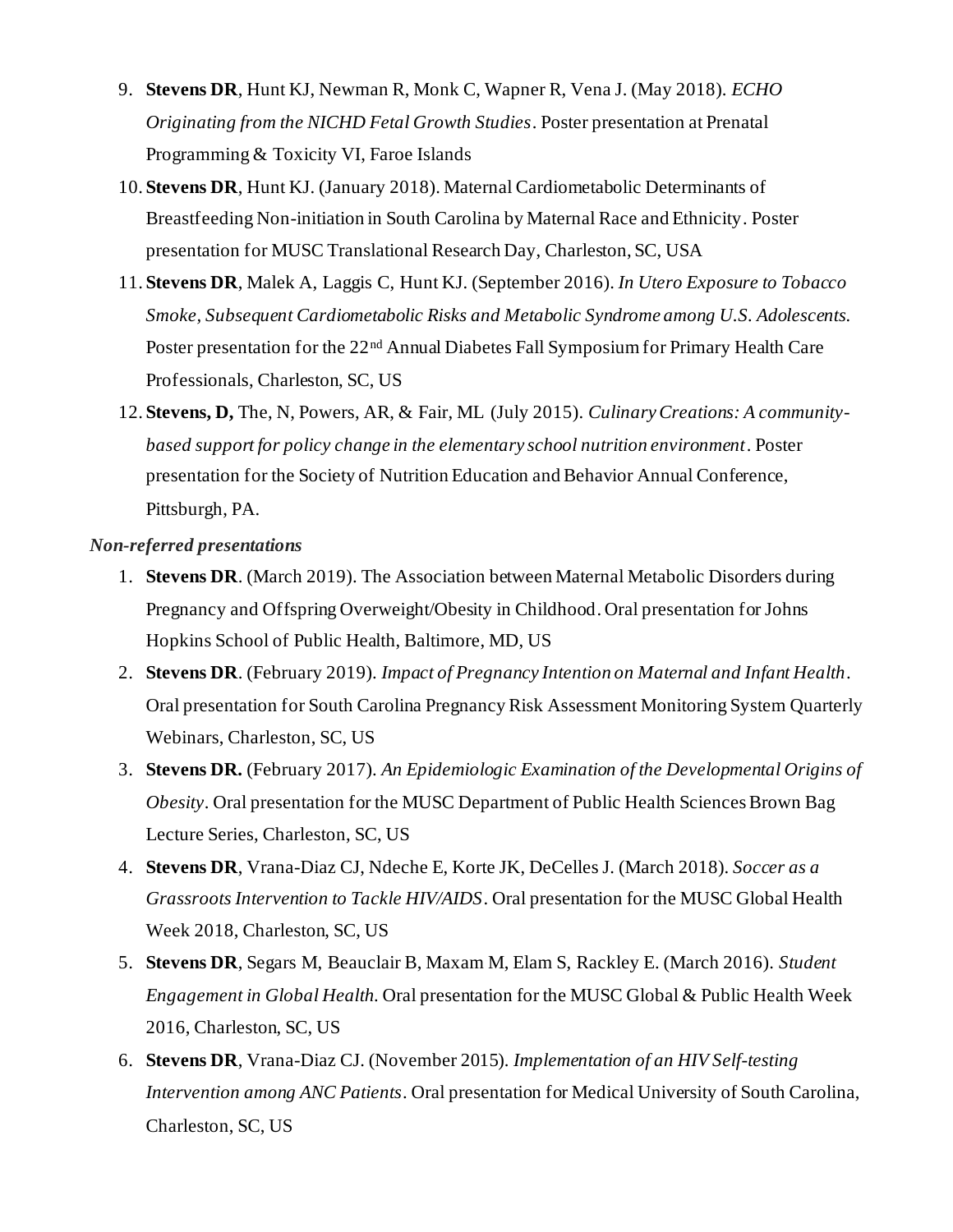## **TEACHING & MENTORING**

 Teaching certificate obtained from NIH's Scientists Teaching Science (STS) course | 2019 Teaching Assistant for Epidemiology III | 2018 Teaching Assistant for Epidemiology I | 2016 Teaching Assistant for Design & Conduct of Epidemiologic Studies | 2016 Mentor fo[r the Social Scientist](https://www.thesocialscientist.org/) | 2019-Present Mentor fo[r Letters to a Pre-Scientist](https://www.prescientist.org/) program | 2019-2020 Mentor for Furman University's Engaging the Younger Public Health Generation | 2019 Mentor for undergraduate research fellows, post-bachelorette fellows, medical research fellows, and PhD students | 2014 - Present

## **HONORS & AWARDS**

 Society for Epidemiology Lilienfeld Postdoctoral Prize Paper Award Finalist | 2021 MUSC College of Medicine High Impact Scientific Publication Award | 2018 First place student poster for the 22<sup>nd</sup> Annual Diabetes Fall Symposium for Primary Health Care Furman University Health Sciences Schonmeyer Scholarship Recipient | 2013 Furman University Sportsmedicine Scholarship Recipient | 2012 Furman University Achiever's Scholarship Recipient | 2010 Professionals | 2016

# **PROFESSIONAL MEMBERSHIPS**

 Society for Epidemiologic Research (SER) Society for Pediatric and Perinatal Epidemiologic Research (SPER) American College of Epidemiology (ACE) International Society for Environmental Epidemiology (ISEE) American Association for the Advancement of Science (AAAS)

## **ACADEMIC SERVICE**

 SPER communications committee member SPER trainee group committee member SER pilot mentoring cardiovascular group member Poster judge